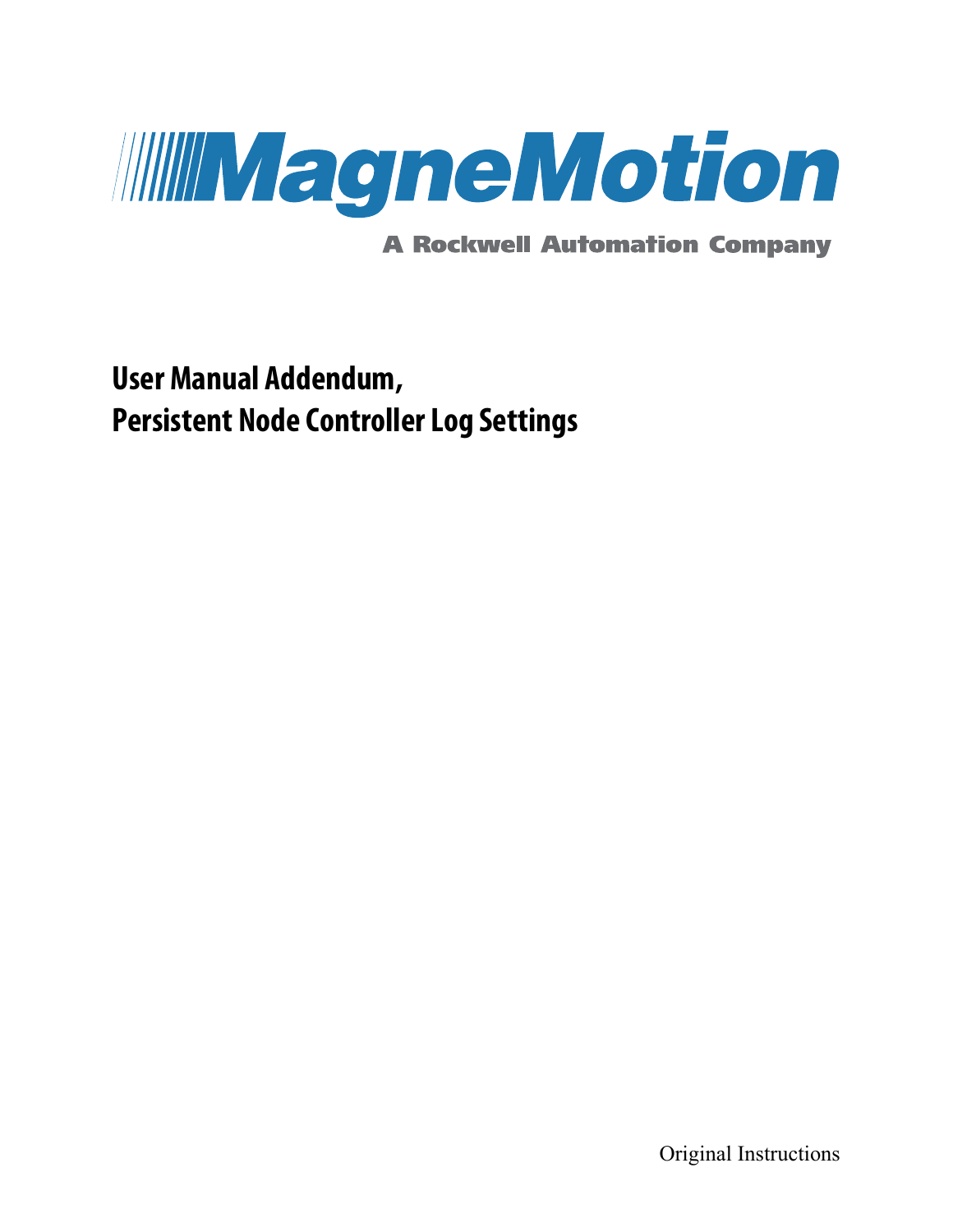

Although every effort is made to keep this document accurate and up-to-date, MagneMotion<sup>®</sup> assumes no responsibility for any errors, omissions, or inaccuracies. Information that is provided in this document is subject to change without notice. Any sample code that is referenced in this document or included with MagneMotion software is included for illustration only and is, therefore, unsupported.

This product is protected under one or more U.S. and International patents. Additional U.S. and International patents are pending.

Copyright © 2022 MagneMotion, Inc., a Rockwell Automation Company. All Rights Reserved.

The information that is included in this document is proprietary or confidential to Rockwell Automation, Inc. Any disclosure, reproduction, use, or redistribution of this information by or to an unintended recipient is prohibited.

Rockwell Automation recognizes that some of the terms that are currently used in our industry and in this publication are not in alignment with the movement toward inclusive language in technology. We are proactively collaborating with industry peers to find alternatives to such terms and making changes to our products and content. Please excuse the use of such terms in our content while we implement these changes.



**A Rockwell Automation Company** 

MagneMotion, Inc. A Rockwell Automation Company 139 Barnum Road Devens, MA 01434 USA

Phone: +1 978-757-9100 Fax:  $+1$  978-757-9200

[rok.auto/ict](https://rok.auto/ict)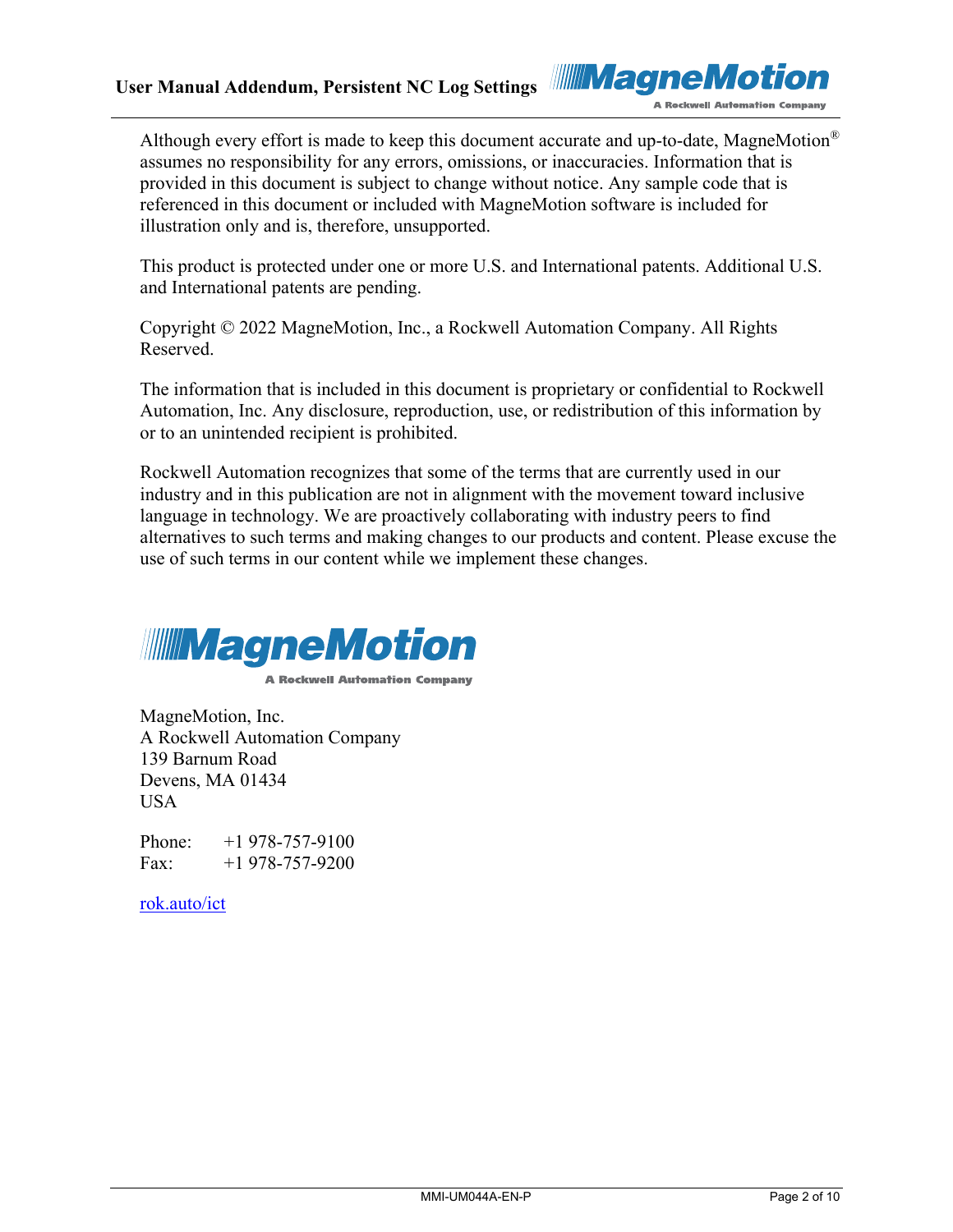#### User Manual Addendum, Persistent NC Log Settings



## **Contents**

## **Figures**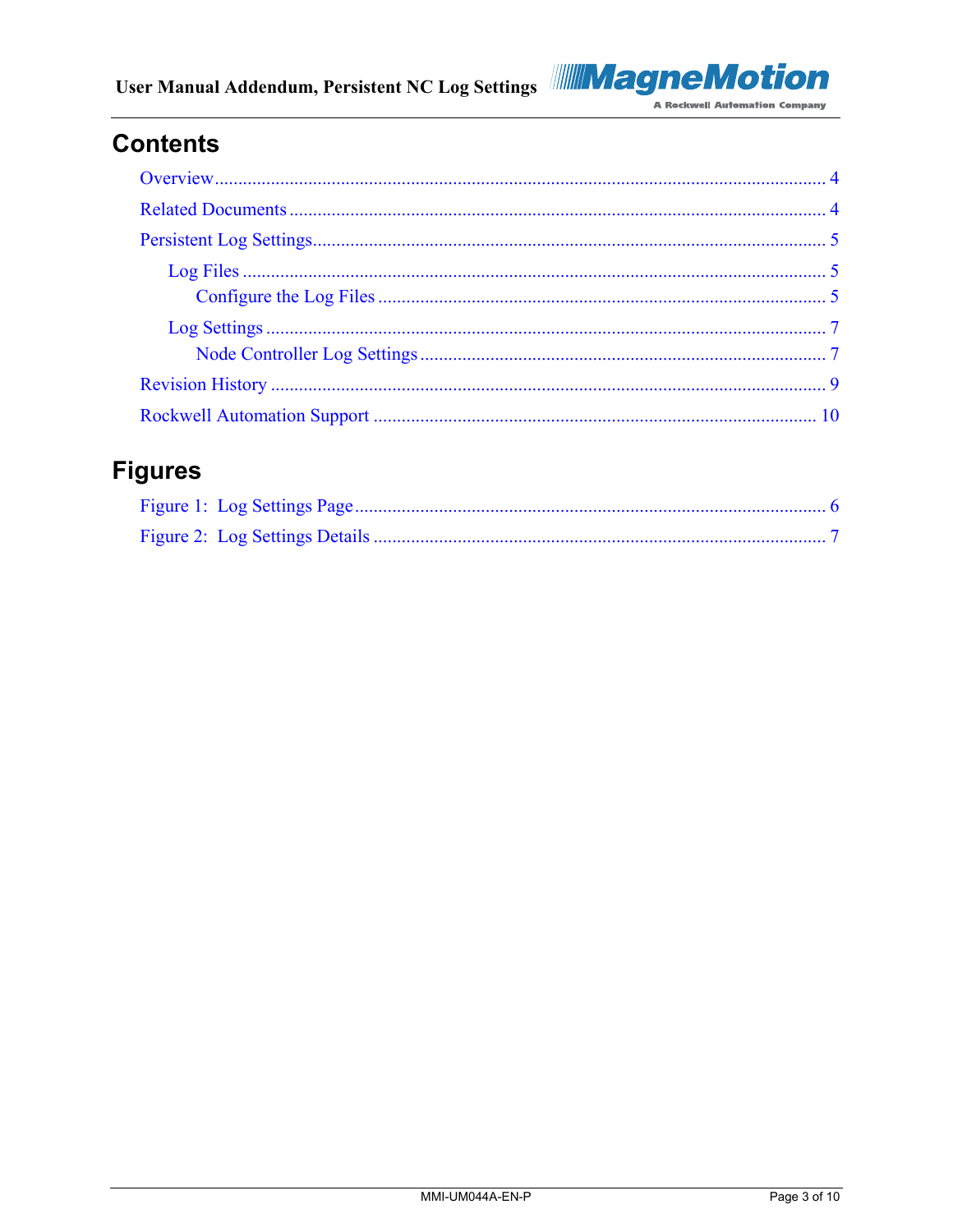

### <span id="page-3-0"></span>**Overview**

This document is an addendum to the Node Controller Interface User Manual and describes an update to configuring Log Files that provides persistent log settings. This update applies to transport systems running NC Software Image Version 17.2.6 or greater.

This document describes the changes to the *Node Controller Interface User Manual*, [MMI-](https://literature.rockwellautomation.com/idc/groups/literature/documents/um/mmi-um001_-en-p.pdf)[UM001.](https://literature.rockwellautomation.com/idc/groups/literature/documents/um/mmi-um001_-en-p.pdf)

### <span id="page-3-1"></span>**Related Documents**

This document references the following manuals:

- *Node Controller Interface User Manual*, [MMI-UM001](https://literature.rockwellautomation.com/idc/groups/literature/documents/um/mmi-um001_-en-p.pdf)
- **NOTE:** Distribution of this addendum and any attachments are not controlled. Changes to the document set or the software can be made at any time. To identify the current revisions or to obtain a current version, see [Rockwell Automation](#page-9-0) Support on page [10.](#page-9-0)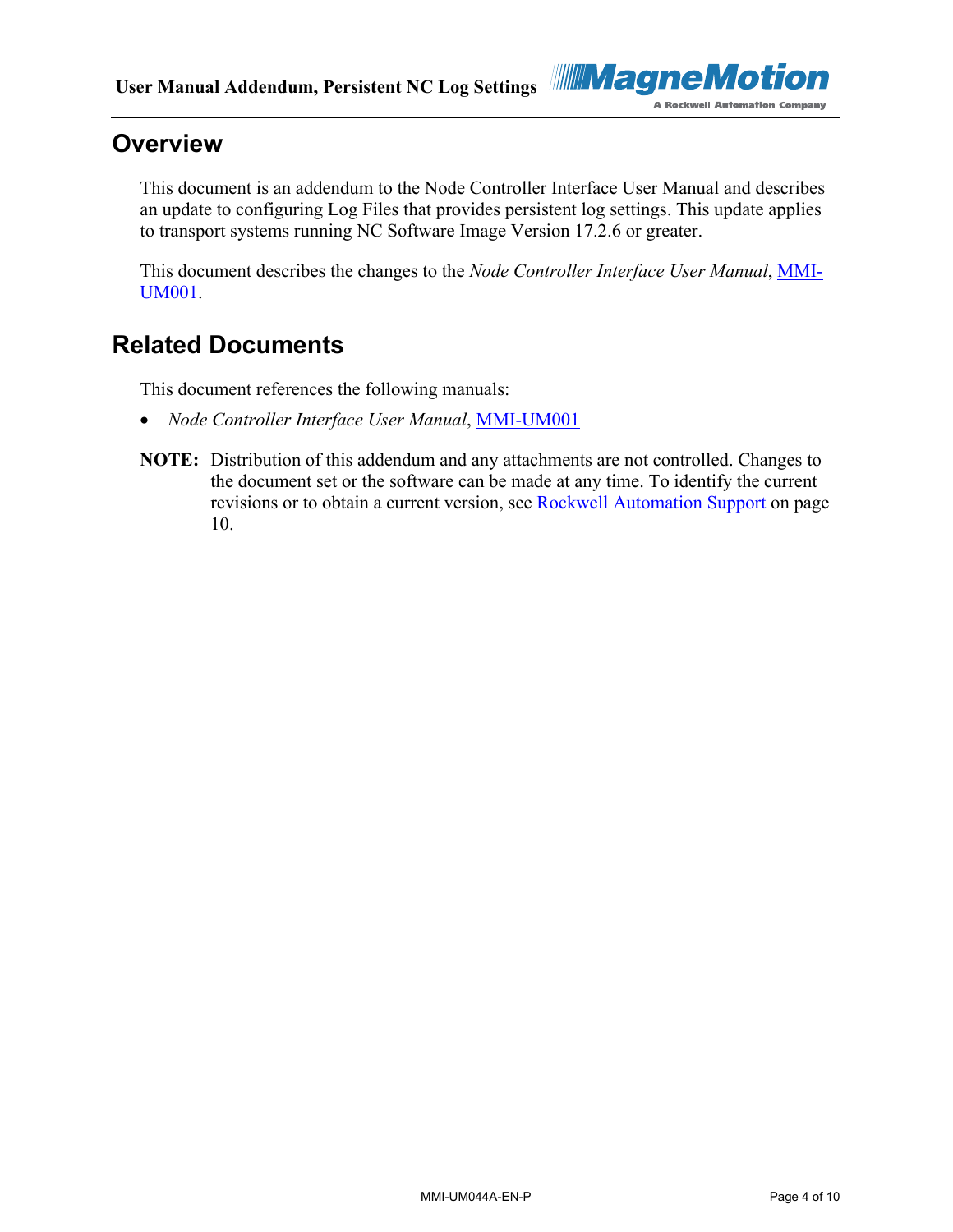

## <span id="page-4-1"></span><span id="page-4-0"></span>**Persistent Log Settings**

#### **Log Files**

This section describes how to display and configure the log files for the node controller using the Persistent Log Settings feature. The log files are used to monitor the status of the node controller and to determine if there is a problem with the operation of the node controller. The persistent settings feature allows changes to the log settings to be retained if the node controller is reset, restarted, or power is cycled.

**NOTE:** Whenever the node controller is rebooted, restarted, or power is cycled the old log file is deleted and a new log file is created.

#### <span id="page-4-2"></span>**Configure the Log Files**

See the *Node Controller Interface User Manual*, [MMI-UM001,](https://literature.rockwellautomation.com/idc/groups/literature/documents/um/mmi-um001_-en-p.pdf) for log file configuration, this section describes how to use the persistent log settings feature.

- **NOTE:** Changing the log levels from the default is typically not required and should be done only at the direction of the Rockwell Automation Technical Support Center and TechConnect.
- 1. Select **Log Settings** on the Main Menu (see [Log Settings](#page-6-0) on page [7](#page-6-0) for detailed descriptions of all items).

*The Log Settings page, which is shown in [Figure 1](#page-5-0) is displayed with the node controller settings at the top followed by the HLC settings. Scroll down the page as necessary to display additional settings.*

2. In the Node Controller Log Settings section, update the log levels for the node controller as required and select **Apply Changes**.

*The node controller log settings are updated as specified and the Log Settings page is redisplayed.*

3. In the Node Controller Persistent Log Settings section, select **Save Log Settings**.

*The node controller log settings are saved, and the Log Settings page is redisplayed with the Node Controller Persistent Log Settings status shown as Active (in green). The saved log settings are used when the node controller is rebooted, restarted, or power is cycled.*

4. In the High Level Controller Log Settings section, update the log levels for the HLC and the High Level Controller Persistent Log Settings as required.

*The HLC log settings are updated and saved as specified and the Log Settings page is redisplayed.*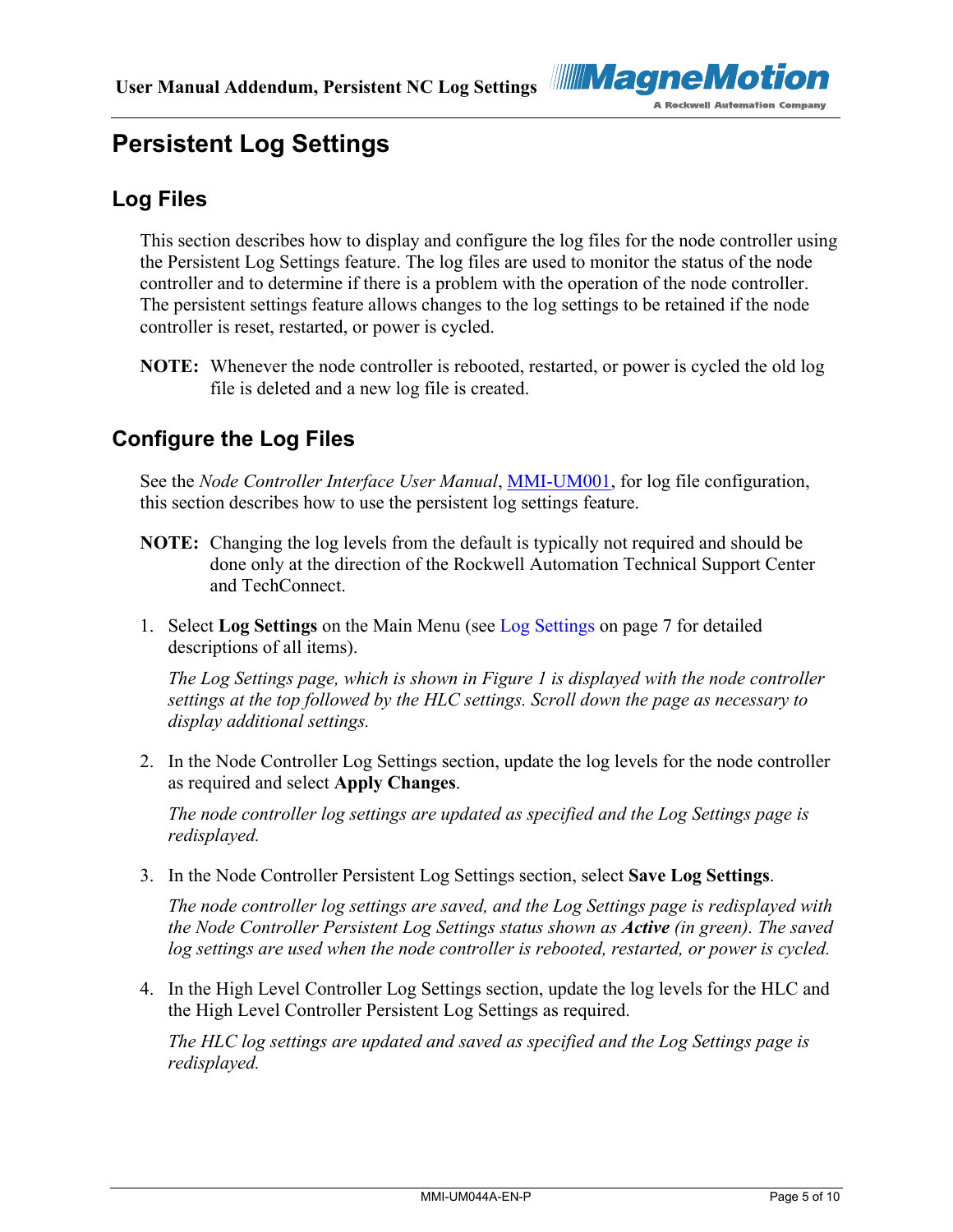

**A Rockwell Automation Company** 

| 192.168.0.220 - MagneMotion En X                     | $\pm$                                                                  |                             |                   |                              |                                                  |                | $\checkmark$ |   | $\Box$ | × |
|------------------------------------------------------|------------------------------------------------------------------------|-----------------------------|-------------------|------------------------------|--------------------------------------------------|----------------|--------------|---|--------|---|
|                                                      | C 1 192.168.0.220                                                      |                             |                   |                              |                                                  | $^{\circledR}$ | œ            | m |        |   |
| <b>IIIIMagneMotion</b>                               | <b>A Rockwell Automation Company</b>                                   |                             |                   |                              |                                                  |                |              |   |        |   |
| • General Status                                     |                                                                        |                             |                   |                              |                                                  |                |              |   |        |   |
| <b>Interface Status</b><br>• View Log                | <b>Node Controller Log Settings</b>                                    |                             |                   |                              |                                                  |                |              |   |        |   |
| • Log Settings<br><b>NC Settings</b>                 | <b>Log Module</b>                                                      |                             |                   | <b>Log Levels</b>            |                                                  |                |              |   |        |   |
| <b>Configuration Files</b><br>$\bullet$<br>· Managed | <b>Name</b>                                                            | <b>OFF</b>                  | <b>INFO</b>       | <b>WARNING</b>               | <b>CRITICAL</b>                                  |                |              |   |        |   |
| <b>Configurations</b>                                | <b>SYSTEM</b>                                                          | О                           | О                 | O                            | $\bullet$                                        |                |              |   |        |   |
| • Motor Gap<br><b>Information</b>                    | <b>XML</b>                                                             | $\bigcirc$                  | $\bigcirc$        | $\bigcirc$                   | $\bullet$                                        |                |              |   |        |   |
| · Upgrade Software                                   | <b>CONFIG</b>                                                          | O                           | O                 | O                            | $\bullet$                                        |                |              |   |        |   |
| • Change Password<br><b>Set Clock</b><br>$\bullet$   | <b>COMM</b>                                                            | $\circ$                     | $\bigcirc$        | $\bigcirc$                   | $\bullet$                                        |                |              |   |        |   |
| <b>Restore Factory</b><br>٠<br><b>Defaults</b>       | <b>TIMERS</b>                                                          | O                           | O                 | O                            | $\bullet$                                        |                |              |   |        |   |
| • Reboot Controller                                  | <b>STARTUP</b><br><b>HLC</b>                                           | $\circ$                     | $\circ$           | $\circ$                      | $\bullet$                                        |                |              |   |        |   |
|                                                      | <b>VEHICLE</b>                                                         | O<br>$\circ$                | O<br>$\circ$      | O<br>O                       | $\bullet$<br>$\bullet$                           |                |              |   |        |   |
| • Motor Information<br><b>License Information</b>    | <b>DIO</b>                                                             | O                           | O                 | O                            | $\bullet$                                        |                |              |   |        |   |
| <b>NC Migration</b><br>٠                             | <b>PEER</b>                                                            | $\circ$                     | $\circ$           | O                            | $\bullet$                                        |                |              |   |        |   |
| · Logout                                             | <b>HOST</b>                                                            | $\circ$                     | O                 | O                            | $\bullet$                                        |                |              |   |        |   |
|                                                      | <b>ENET_IP</b>                                                         | $\bigcirc$                  | $\bigcirc$        | O                            | $\bullet$                                        |                |              |   |        |   |
|                                                      | <b>FAULTS</b>                                                          | $\circ$                     | O                 | $\circ$                      | $\bullet$                                        |                |              |   |        |   |
|                                                      | <b>NODE</b>                                                            |                             |                   |                              |                                                  |                |              |   |        |   |
|                                                      | <b>Node Controller Persistent Log Settings:</b>                        | $\bigcirc$<br>Apply Changes | $\bigcirc$        | $\bigcirc$<br>Revert Changes | $\odot$                                          |                |              |   |        |   |
|                                                      | <b>Status: Not Active</b><br><b>High Level Controller Log Settings</b> |                             | Save Log Settings |                              |                                                  |                |              |   |        |   |
|                                                      |                                                                        |                             |                   | <b>Log Levels</b>            |                                                  |                |              |   |        |   |
|                                                      | <b>Log Module</b><br><b>Name</b>                                       | <b>OFF</b>                  | <b>INFO</b>       | <b>WARNING</b>               | <b>CRITICAL</b>                                  |                |              |   |        |   |
|                                                      | <b>SYSTEM</b>                                                          | O                           | O                 | C                            | $\mathbf{\circ}$                                 |                |              |   |        |   |
|                                                      | <b>XML</b>                                                             | $\circ$                     | $\circ$           | $\circ$                      | $\begin{matrix} \bullet \\ \bullet \end{matrix}$ |                |              |   |        |   |
|                                                      | <b>CONFIG</b>                                                          | O                           | O                 | O                            | $\bullet$                                        |                |              |   |        |   |
|                                                      | <b>COMM</b>                                                            | $\circ$                     | $\circ$           | $\circ$                      | $\bullet$                                        |                |              |   |        |   |
|                                                      | <b>TIMERS</b>                                                          | $\circ$                     | O                 | O                            | $\bullet$                                        |                |              |   |        |   |
|                                                      | <b>STARTUP</b>                                                         | $\circ$                     | $\circ$           | $\circ$                      | $\bullet$                                        |                |              |   |        |   |
|                                                      | <b>HLC</b>                                                             | O                           | О                 | O                            | $\bullet$                                        |                |              |   |        |   |
|                                                      | <b>VEHICLE</b>                                                         | $\bigcirc$                  | О                 | O                            | $\bullet$                                        |                |              |   |        |   |
|                                                      | DIO                                                                    | O                           | О                 | O                            | $\bullet$                                        |                |              |   |        |   |
|                                                      | <b>PEER</b>                                                            | $\circ$                     | О                 | O                            | $\bullet$                                        |                |              |   |        |   |
|                                                      | <b>HOST</b>                                                            | 0                           | О                 | $\circ$                      | $\bullet$                                        |                |              |   |        |   |
|                                                      | <b>ENET_IP</b>                                                         | $\circ$                     | О                 | O                            | $\bullet$                                        |                |              |   |        |   |
|                                                      | <b>FAULTS</b>                                                          | O                           | O                 | O                            | $\bullet$                                        |                |              |   |        |   |
|                                                      | <b>NODE</b>                                                            | $\bigcirc$                  | О                 | O                            | $\bullet$                                        |                |              |   |        |   |
|                                                      |                                                                        | Apply Changes               |                   | Revert Changes               |                                                  |                |              |   |        |   |
|                                                      | <b>High Level Controller Persistent Log Settings:</b>                  |                             |                   |                              |                                                  |                |              |   |        |   |

<span id="page-5-0"></span>*Figure 1: Log Settings Page*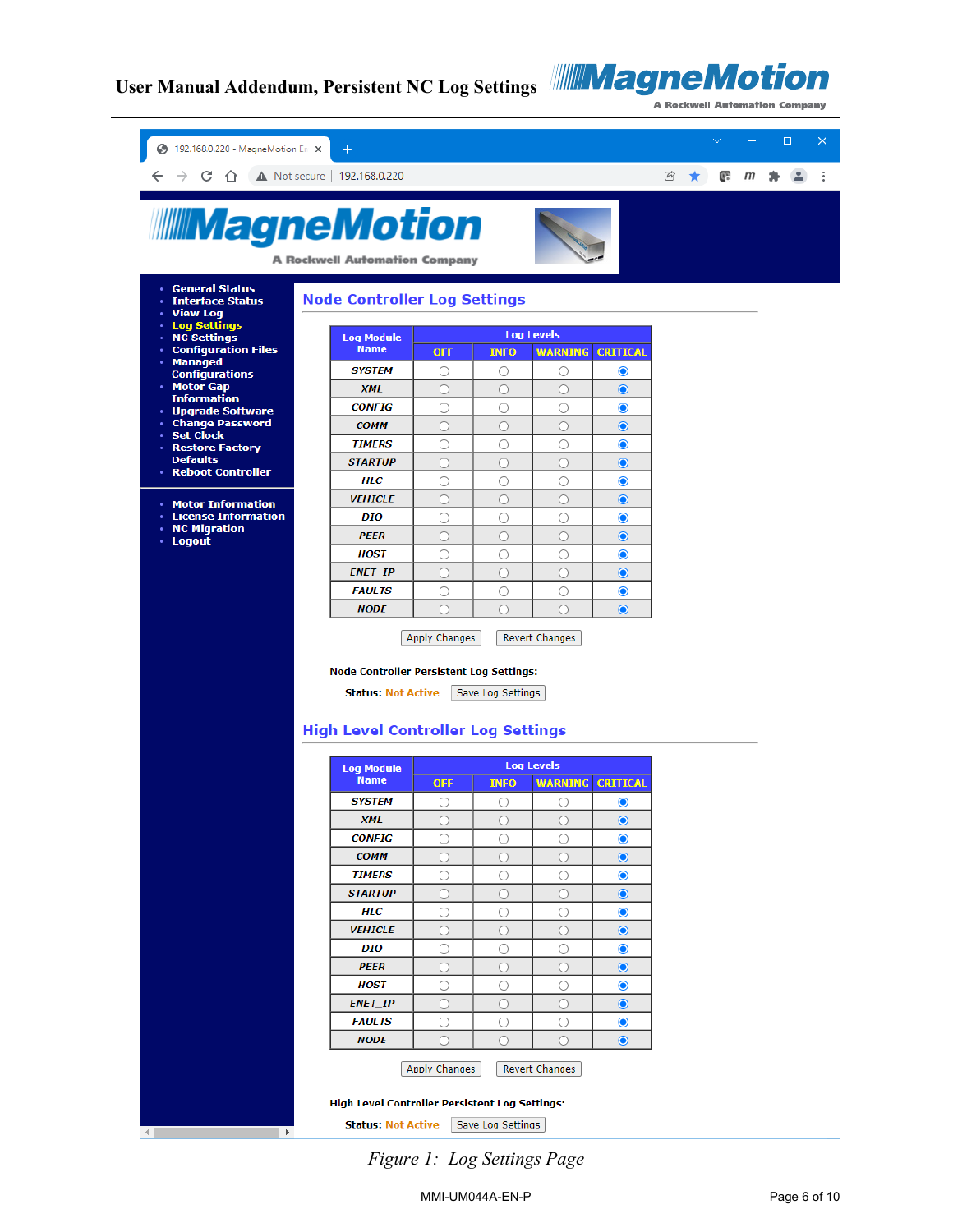

#### <span id="page-6-0"></span>**Log Settings**

The Log Settings Page is used to specify the information that is recorded in the log files for the node controller. The Configured Functions settings on the **NC Settings** page determines the log files that are recorded. The **Node Controller Log Settings** and the **High Level Controller Log Settings**, which is shown in [Figure 2,](#page-6-2) is accessed by selecting Log Settings on the Main Menu.

| <b>Name</b><br><b>SYSTEM</b><br><b>XML</b><br><b>CONFIG</b><br><b>COMM</b><br><b>TIMERS</b> | <b>OFF</b><br>$\bullet$<br>$\bullet$<br>$\bullet$<br>$\bullet$<br>$\bullet$ | <b>INFO</b><br>O<br>O<br>∩<br>O | <b>WARNING</b><br>Ω<br>O<br>∩ | <b>CRITICAL</b><br>∩ |  |  |
|---------------------------------------------------------------------------------------------|-----------------------------------------------------------------------------|---------------------------------|-------------------------------|----------------------|--|--|
|                                                                                             |                                                                             |                                 |                               |                      |  |  |
|                                                                                             |                                                                             |                                 |                               |                      |  |  |
|                                                                                             |                                                                             |                                 |                               |                      |  |  |
|                                                                                             |                                                                             |                                 |                               | Ω                    |  |  |
|                                                                                             |                                                                             |                                 | С                             | n                    |  |  |
|                                                                                             |                                                                             | ∩                               |                               |                      |  |  |
| <b>STARTUP</b>                                                                              | ∩                                                                           | Õ                               | $\bullet$                     | n                    |  |  |
| <b>HLC</b>                                                                                  | $\bullet$                                                                   | C                               | O                             | O                    |  |  |
| <b>VEHICLE</b>                                                                              | $\odot$                                                                     | n                               | n                             | ∩                    |  |  |
| <b>DIO</b>                                                                                  | $\bullet$                                                                   | ∩                               | ()                            | ∩                    |  |  |
| <b>PEER</b>                                                                                 | $\bullet$                                                                   | n                               | С                             | n                    |  |  |
| <b>HOST</b>                                                                                 | $\bullet$                                                                   | ∩                               |                               | O                    |  |  |
| <b>ENET IP</b>                                                                              | $\odot$                                                                     | n                               |                               | n                    |  |  |
| <b>FAULTS</b>                                                                               | $\bullet$                                                                   | ∩                               | ∩                             | ∩                    |  |  |
| <b>NODE</b>                                                                                 | $\bullet$                                                                   | Γ                               |                               | ∩                    |  |  |
| Apply Changes<br>Revert Changes<br><b>Node Controller Persistent Log Settings:</b>          |                                                                             |                                 |                               |                      |  |  |

*Figure 2: Log Settings Details*

#### <span id="page-6-2"></span><span id="page-6-1"></span>**Node Controller Log Settings**

Displays the Log Settings for the NC log and allows changing the Log Levels as required as shown in Figure 4-16. Only shown if the node controller has been configured as a node controller.

• **Log Module Name** – The various hardware and software modules in the transport system that are related to the node controller that can generate log messages.

**NOTE:** Some log modules are only available on certain custom configurations.

- **Log Levels** The types of messages recorded in the log. The default setting for all modules is **CRITICAL**. Rebooting or restarting the node controller resets the Log Level for all modules to **CRITICAL**.
- **Apply Changes** Applies any changes that are made to the log settings.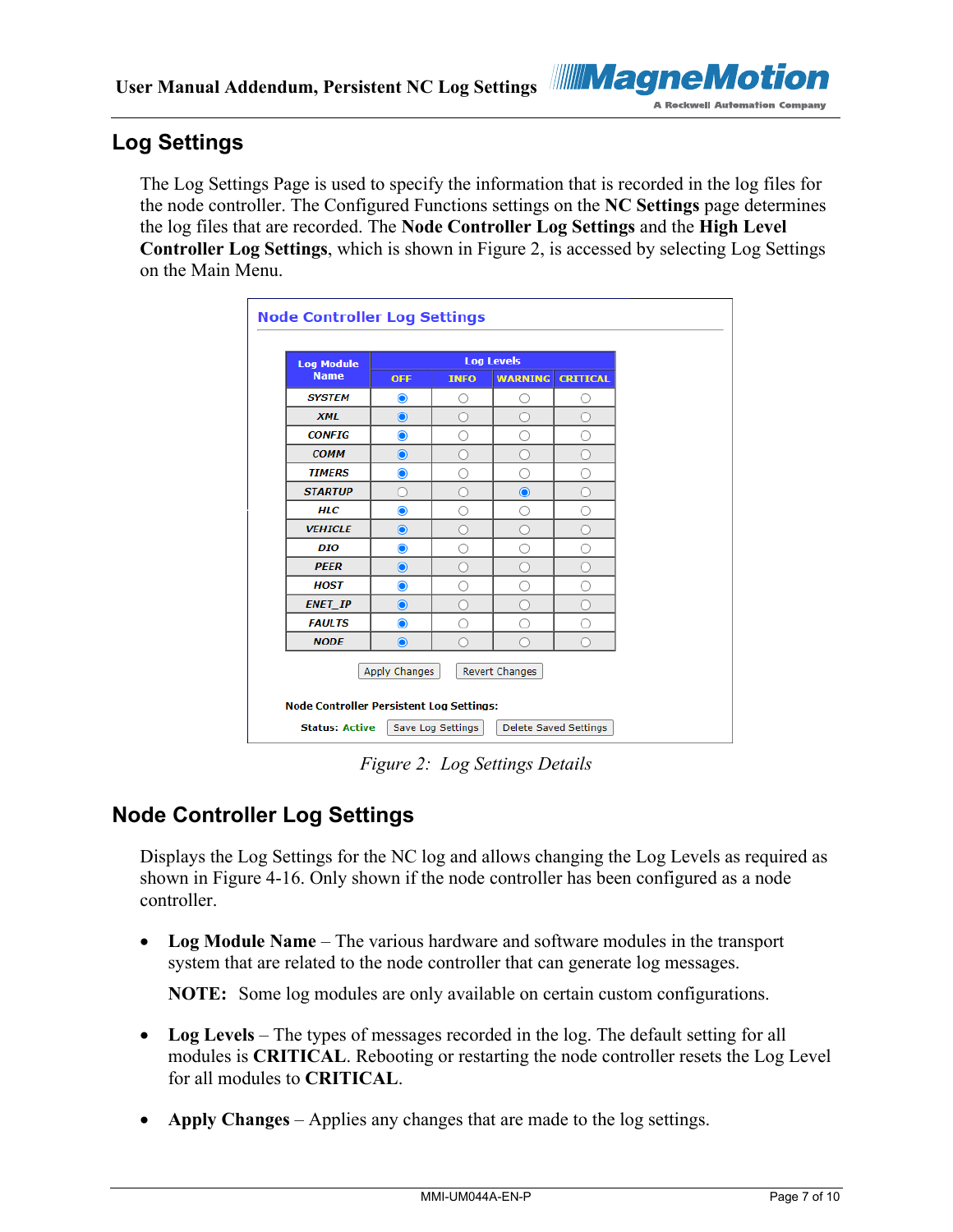

- **Revert Changes** Resets the page to the current log settings. This does not undo any changes that were made before selecting **Apply Changes**.
- **Status:** Displays the status of the Persistent Log Settings feature.
	- **Not Active** The log settings are not saved and are not restored if the node controller is rebooted, restarted, or power is cycled (text is orange).
	- **Active** The log settings are saved and restored if the node controller is rebooted, restarted, or power is cycled (text is green).
- **Save Log Settings** Saves any applied changes to the log settings.
- **Delete Saved Settings** Deletes any saved settings. When the node controller is rebooted, restarted, or power is cycled the default log settings are reset to the defaults. Only available when Persistent Log Settings are being used (**Active**).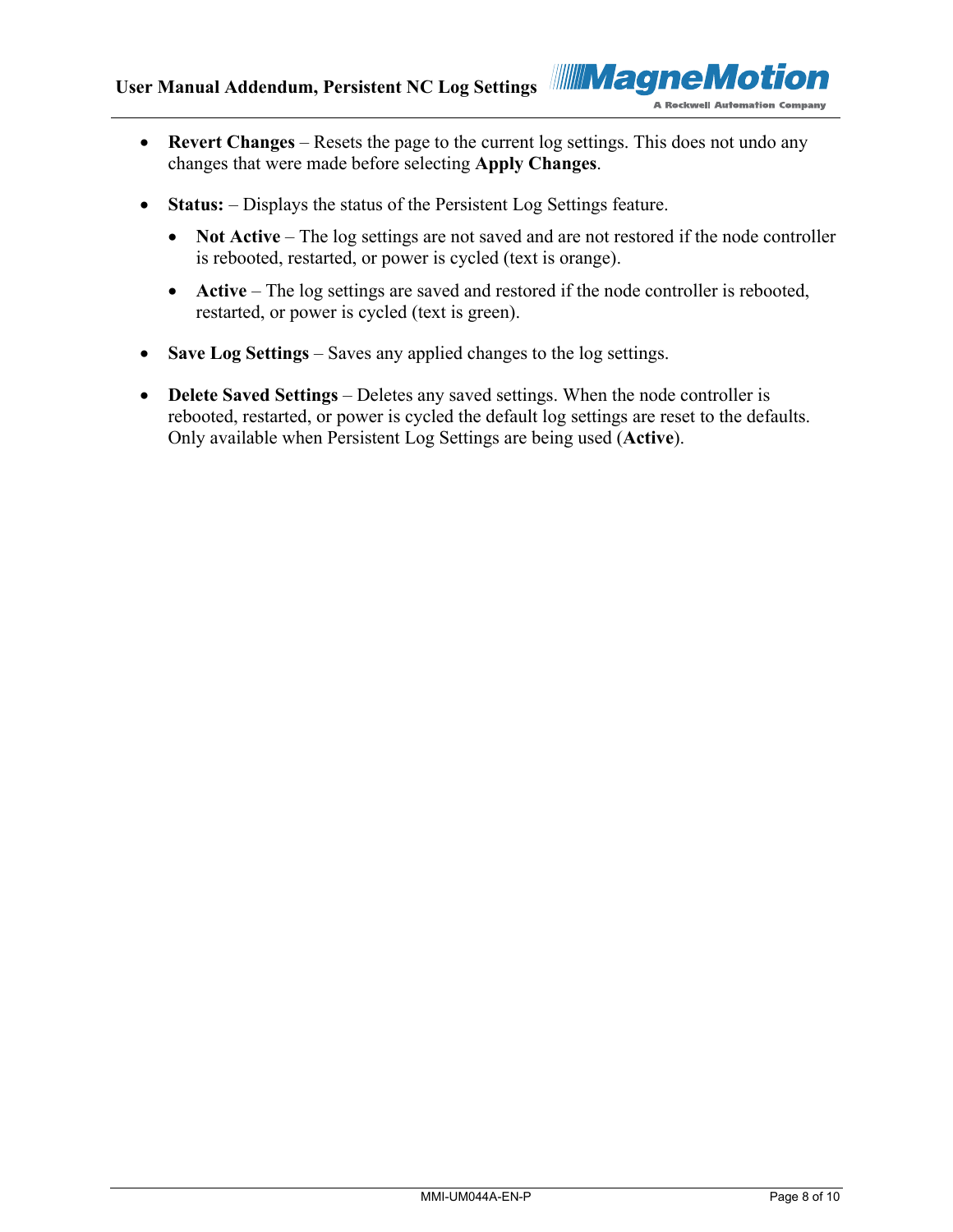

### <span id="page-8-0"></span>**Revision History**

**Ver. Change Description**

A Initial release